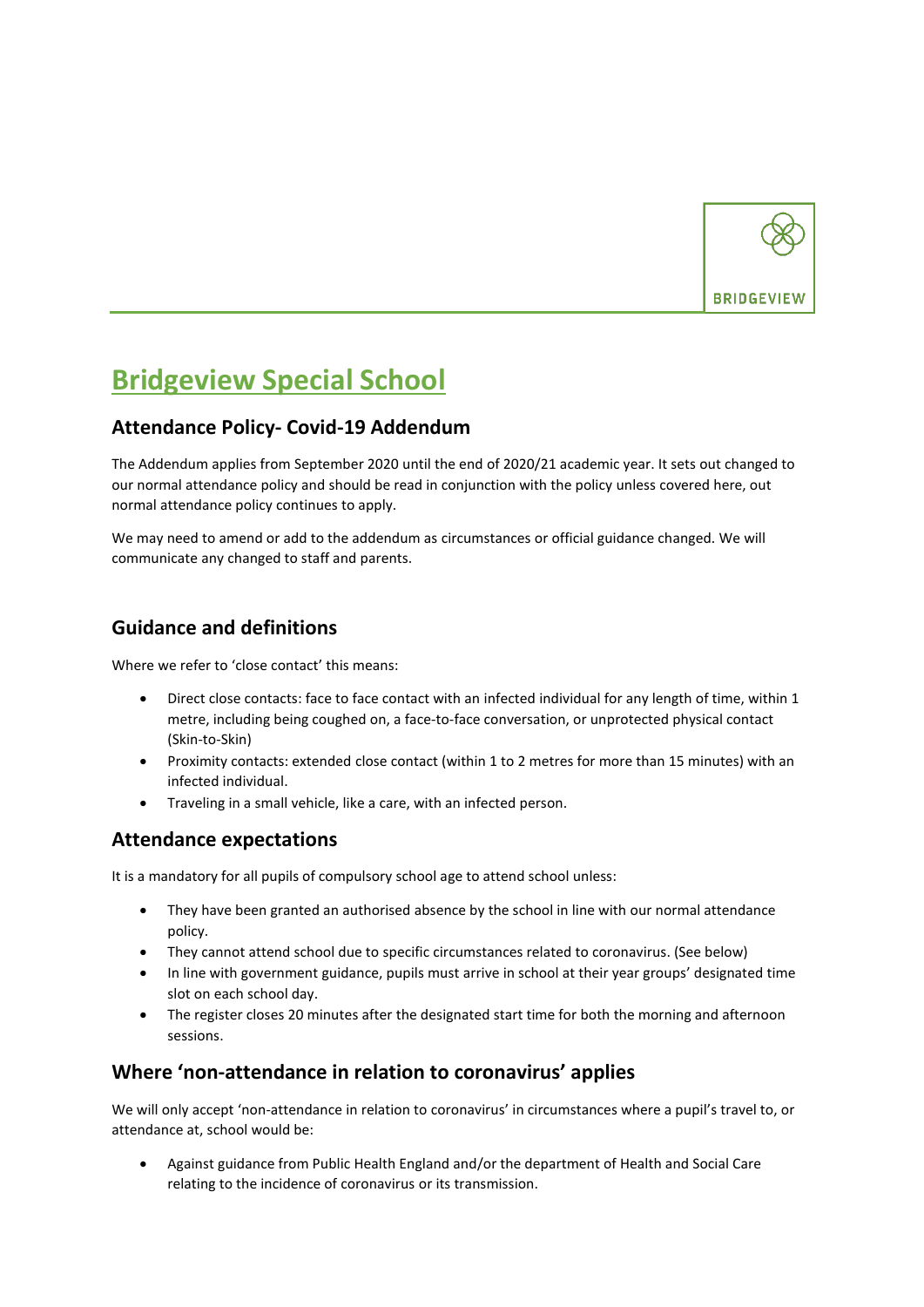• Prohibited by any legislation or statutory directions relating to the incidence of transmission of coronavirus.

# **If a Pupil or a 'close contact' of theirs received a positive test result**

The pupil's parent/carer must notify the school about the positive test result as a matter of urgency, by telephoning the office during school day (01482 303300) or emailing admin@vennacademy.org outside of school hours. Pupils who test positive or are identified as a 'Close contact' of someone who tests positive., must self-isolate in line with NHS Test & Trace expectations.

# **If a pupil has to quarantine after travel abroad**

The parent/carer must notify the school if their child must quarantine after travel to a county that is not the government exemptions list. The pupil must quarantine for the length of time prescribed by the government guidance on their arrival to UK and return to school thereafter.

# **If a pupil is required to shield during a local lockdown**

The parent/carer will notify the school if they are advised by the government to stay at home and will provide proof of their shielding letter by sending a scan to admin@vennacademy.org or a photocopy to the school address.

The pupil will stay at home until the shielding measures in the local area are paused. One the shielding measures are lifted; we will contact the pupil's parent/ carer to set an expectation that they can return the school.

# **Remote learning provision**

If a pupil is not attending school because of circumstances related to coronavirus, but where the pupil is not ill, the school will provide the pupils access to remote or paper education. Out approach and expectations regarding remote education are set out in our remote learning contingency plan. Full attendance and punctuality are expected where a pupil is not ill.

# **Monitoring arrangements**

This policy will be reviewed as guidance from the LA or Department for Education is updated. And as a minimum termly by the SLT. At every review, it will be approved by the full governing board.

# **Appendix 1: Pupil absence codes**

The following codes are taken from DfE's addendum to their school attendance guidance for the 2020/21 academic year. If not covered here, out normal attendance codes apply.

| Code | <b>Definition</b>         | <b>Scenario</b>                  |
|------|---------------------------|----------------------------------|
| X    | Not attending in          | <b>Pupil has to self-isolate</b> |
|      | circumstances relating to | because they have symptoms       |
|      | coronavirus (COVID-19)    | or live with someone who         |
|      |                           | does, and are waiting for their  |
|      |                           | test results                     |
|      | <b>Illness</b>            | <b>Pupil remains unwell</b>      |
|      |                           | following a negative test        |
|      |                           | result (i.e. with a different    |
|      |                           | illness)                         |